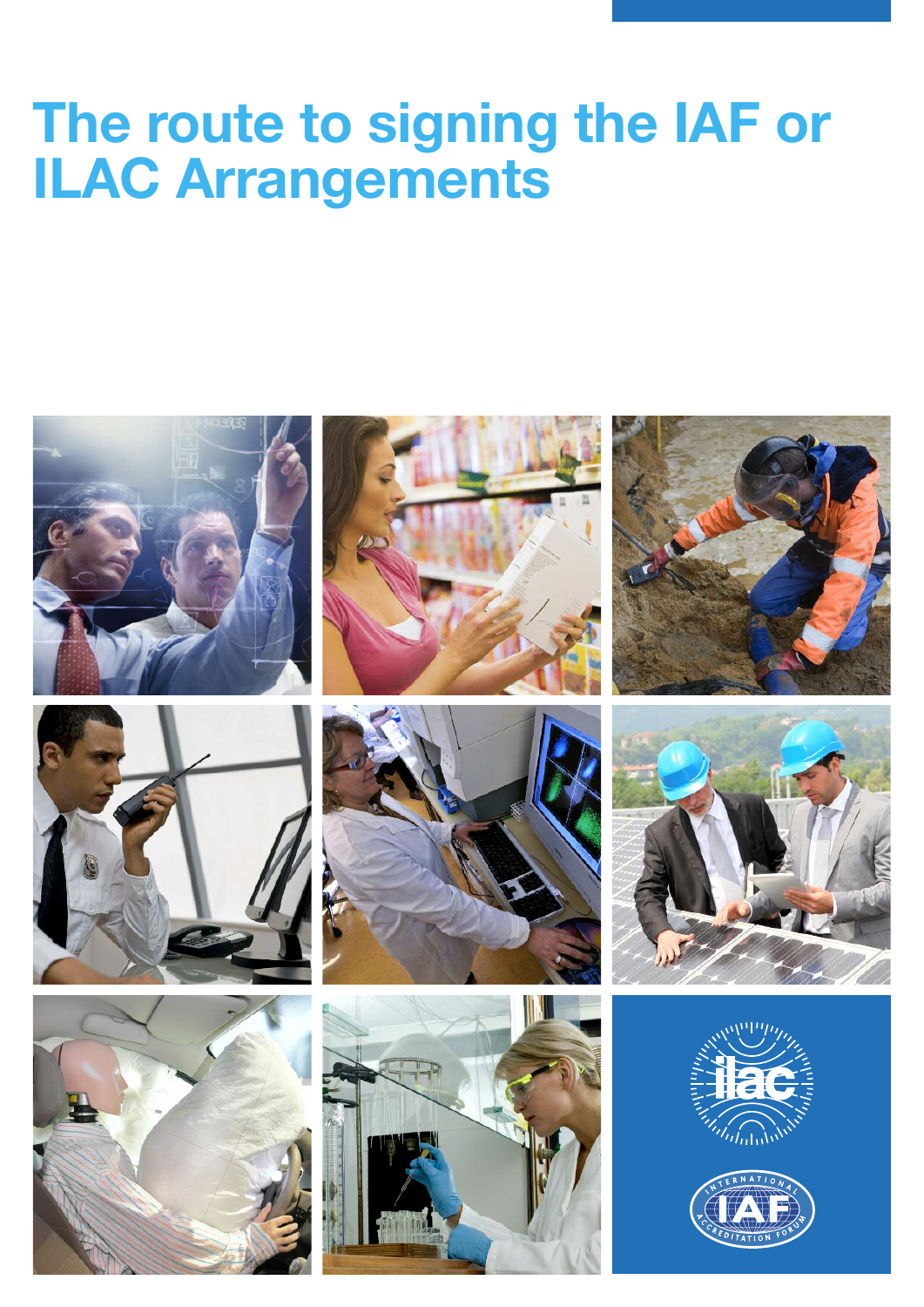### **Purpose**

The objective of this guideline is to highlight the steps in the application and evaluation process to enable accreditation bodies to sign the IAF and/or ILAC Arrangements. The intention is to help new accreditation bodies in IAF and ILAC and also newcomers in Regional Accreditation Groups to better understand the evaluation process.

If the accreditation body is eligible to be a member of a Regional Accreditation Group which is recognized via the IAF/ILAC Arrangement, then the accreditation body is strongly encouraged to apply and go through the evaluation process via this Regional Accreditation Group. On gaining member status to the recognised Regional MLA or MRA, and providing the accreditation body is a MoU member of IAF and/or an Associate member of ILAC, they are then able to apply to become a member to the IAF MLA and/or ILAC MRA for the same scope it has gained member status to the Regional MLA/MRA for. This member status to the IAF or ILAC Arrangement can then be achieved by a fast track process.

In addition, an outline of the process as required by IAF/ILAC A2 is provided for single accreditation bodies applying to sign the IAF MLA or ILAC MRA directly, because either a Regional Accreditation Group does not exist in that region, or the Regional Accreditation Group is not recognised via the IAF/ILAC Arrangement for the required scopes. The process described is similar to that used by the recognised Regional Accreditation Groups, that is APAC, EA, IAAC, ARAC and AFRAC for the evaluation of an accreditation body as required by IAF/ILAC A1. Appendix 1 provides a flowchart describing the overall process.









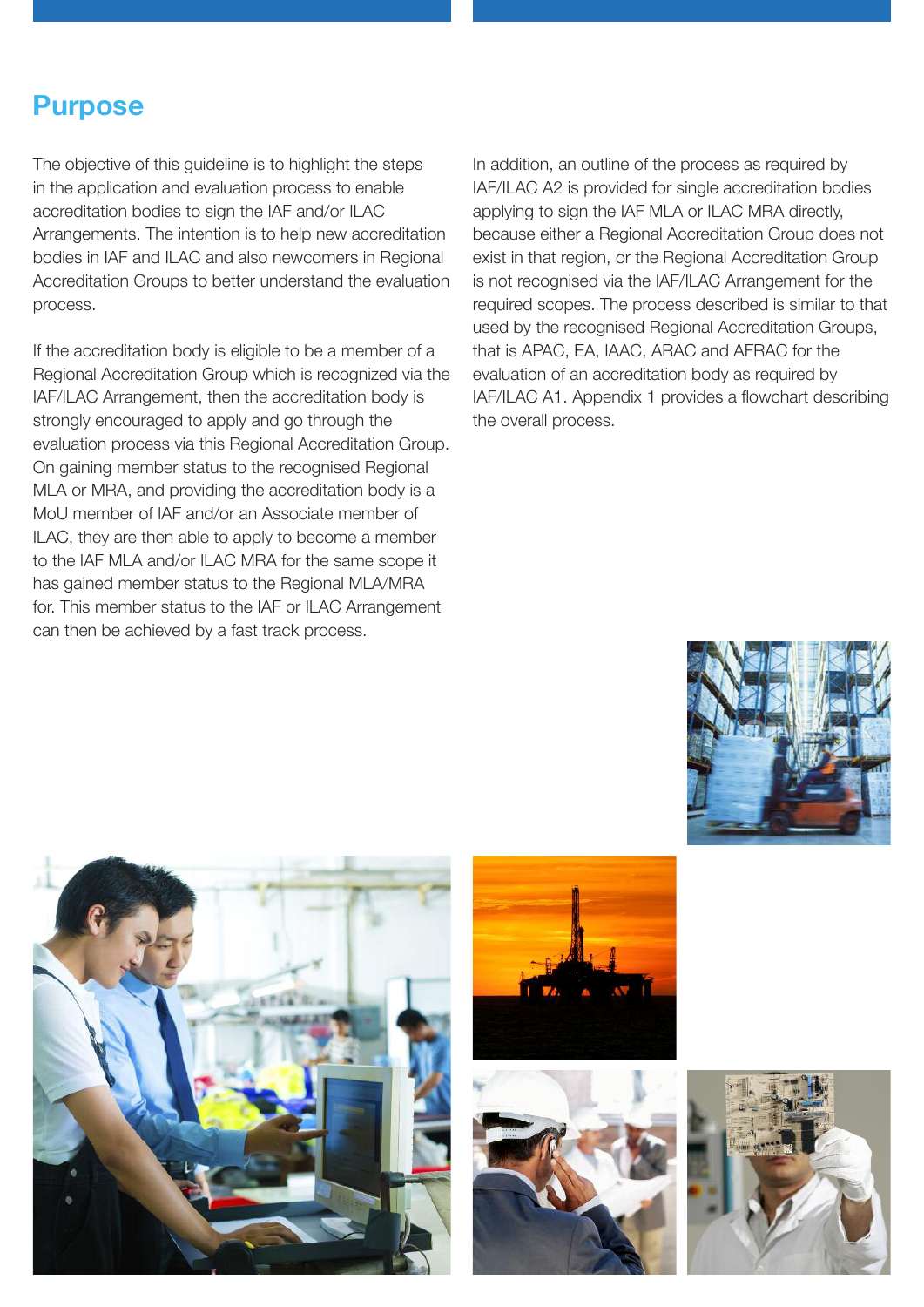## **Overview of the organizations of IAF and ILAC**

The most important role of IAF and ILAC is to demonstrate the equivalence of the operation of accreditation body (AB) members. A peer evaluation system is the mechanism used to ensure that constantly competent services are delivered according to harmonized standards. Upon a positive evaluation outcome, the accreditation body may sign the Arrangement between accreditation bodies, confirming competence and systematic reliability of the results produced by accredited organizations to the market.

Different terms have emerged for these Arrangements, MLA (Multilateral Recognition Arrangement) is used by IAF, whereas MRA (Mutual Recognition Arrangement) is used by ILAC.

At present, the IAF and ILAC Arrangements cover the following activities:

- Certification body accreditation for management systems, ISO/IEC 17021-1 (IAF))
- Certification body accreditation for product, ISO/IEC 17065 (IAF)
- Certification body accreditation for persons, ISO/IEC 17024 (IAF)
- Validation and verification body accreditation for greenhouse gases, ISO 14065 (IAF)
- Testing laboratory accreditation, ISO/IEC 17025, ISO 15189 (ILAC)
- Calibration laboratory accreditation, ISO/IEC 17025 (ILAC)
- Inspection body accreditation, ISO/IEC 17020 (ILAC)



The overall organizational structures of IAF and ILAC are available from the websites, www.iaf.nu and www.ilac.org. The committees involved in the management of the Arrangements in IAF and ILAC are:

- **n** IAF MLA Committee/ILAC Arrangement Committee: In these committees, the evaluation rules, policies and procedures and questions relating to the Arrangements are discussed. All members of IAF/ILAC interested in the Arrangement are participants in these committees.
- Management Committees (IAF MLA MC, ILAC AMC and Joint MC):

 In these committees, the evaluations are organized and managed. The committees consist of only a few members who manage the day to day activities of the evaluation process. The Management Committees are supported by a Secretariat.

■ IAF MLA Committee/ILAC Arrangement Council:

 These are the Decision Making Groups in IAF and ILAC. These groups consist of all the signatories to the Arrangement, and decide on the status of the members to the Arrangement on the basis of the evaluation results (in the case of ILAC, the Associate members may participate in the Council, but do not have voting rights).

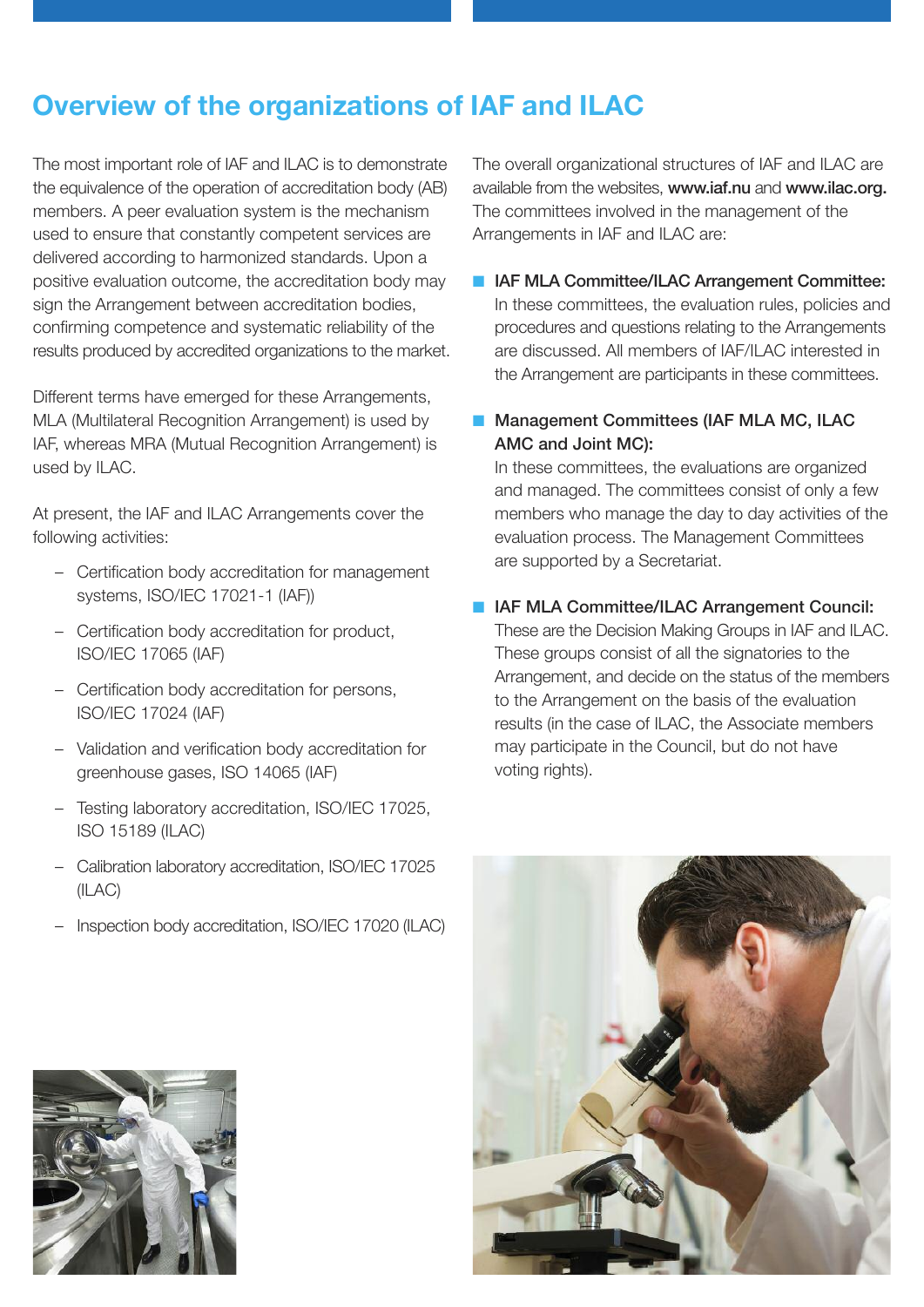### **Application to become a Member of the Arrangement**

Once the accreditation body has established and gained experience in their accreditation programs, they are ready to apply. At this point, the question arises "What steps are necessary to file an application for the Arrangement?"

If the accreditation body is eligible for membership of a recognised Regional Accreditation Group of ILAC or IAF, then application for membership and peer evaluation must be submitted to that Regional Accreditation Group.

The recognised Regional Cooperation Groups are:

 AFRAC www.intra-afrac.com/ APAC www.apac-accreditation.org/ ARAC www.arac-accreditation.org/ EA www.european-accreditation.org/ IAAC www.iaac.org.mx/

The contact details for the Secretariats are available from the websites. The Secretariat of the Regional Cooperation Group should be contacted in the first instance.

If the accreditation body is not eligible for membership of a recognised region or the regional MRA or MLA does not cover the relevant activities, the accreditation body should apply to IAF and/or ILAC directly.

The AB will need to fulfill a number of prerequisites in order to file an application, that is:

- be a member in IAF (Accreditation Body Member; *see IAF PL2* ) and/or ILAC (preferably Associate; *see ILAC-R2*) and
- pay membership fees in its category *(see IAF PL 4 and ILAC P4).*



The accreditation body shall also comply with ISO/IEC 17011 and applicable IAF/ILAC documents. The accreditation body is required to have undertaken a selfassessment based on IAF/ILAC A3 *Narrative Framework for Reporting on the Performance of an Accreditation Body – A Tool for the Evaluation Process.*

The AB applies in writing to the IAF and/or ILAC Secretariat including details of the Accreditation type(s) or activities being applied for *(see IAF/ILAC-A2)*. The IAF/ILAC Secretariat checks if the AB is a member.

Upon acknowledgement by the IAF/ILAC Secretariat, the AB forwards the completed application form available from the Secretariat *(see IAF/ILAC-A2)* accompanied by the entire documentation to the Management Committee (MC) Secretariat.

After acceptance of the application, Team Leader (TL) and Team members are appointed by the IAF/ILAC MC *(see IAF/ILAC-A2, Annex 3).* The MC Secretariat informs the AB of the appointment. The AB has the right to appeal against the appointment of the TL and Team members. Once the appointed team is accepted, the process starts.

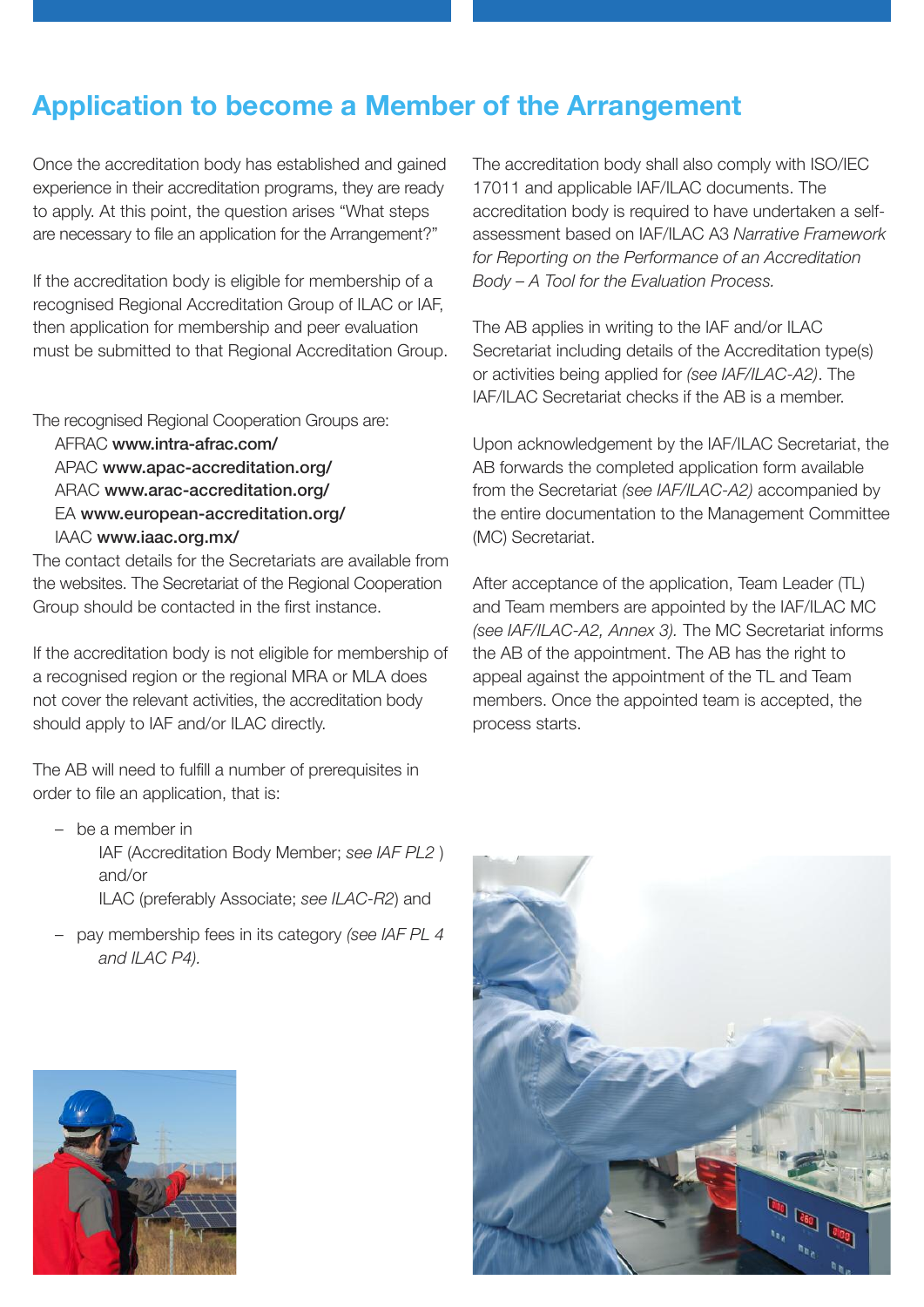### **Pre-evaluation Full evaluation**

The aim of a pre-evaluation is to ensure the AB is prepared for the full evaluation and to minimize the number of findings.

The pre-evaluation visit is performed by the TL and the Team members. At the conclusion of the pre-evaluation visit, the TL consults with the Team members and submits a short written report to the AB. The AB takes corrective actions and responds to any issues raised in the report. The TL provides a recommendation to the MC, which then decides whether to proceed with the full evaluation.





The steps involved in a full evaluation are described in the detailed flow-chart included in IAF/ILAC A2.

At the appointed time, the on-site full evaluation including witnessing takes place. At the end of the visit, the TL in consultation with the team members prepares a summary report including any findings. The TL shall give the AB an opportunity to discuss the team's findings and to clarify any misunderstandings during the evaluation visit. The TL provides the summary report to the AB at the end of the visit.

The AB responds to the TL by supplying a corrective actions plan and evidence of the corrective actions for all findings as defined in IAF/ILAC-A2.

The TL forwards the corrective actions from the AB, the Final Report and a recommendation to the MC Secretariat *(see IAF/ILAC-A2).* The recommendation might include a follow-up visit, if necessary, to verify corrective actions. If a follow-up visit is recommended, at least one Team member that was involved in the full evaluation shall be part of the follow-up team.

The MC prepares an Evaluation Summary Report *(see IAF/ILAC-A2)* including a recommendation to the Decision Making Group. Finally, the Decision Making Group takes a decision as to whether or not the AB meets the requirements to sign the Arrangement *(see IAF/ILAC-A2).* The decision may be subject to conditions requiring additional actions and also states when the next planned evaluation activities shall take place.

The MC Secretariat informs the AB in writing of the decision.

The AB has the right to appeal against the decision *(see IAF/ILAC-A2).*

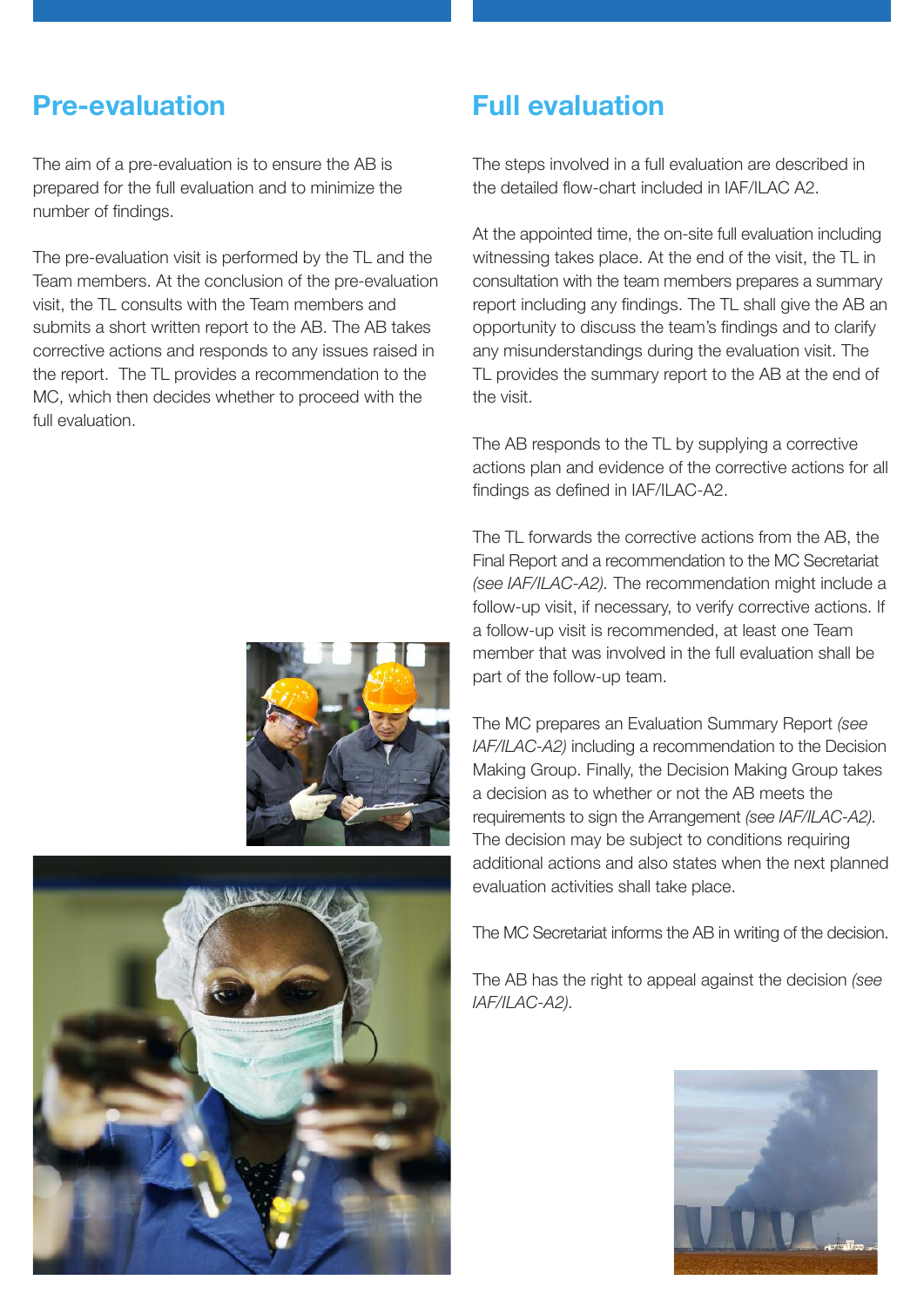### **Re-evaluation References**

Once the AB is a member of the Arrangement, periodic monitoring will be conducted. Typically, a re-evaluation is carried out every 4 years but the Decision Making Group can determine shorter time intervals if needed. The period for the next evaluation will be fixed normally as part of the decision making process.

12-18 months before the next decision is due, the re-evaluation will be planned by the MC Secretariat *(see IAF/ILAC-A2).*

Maintenance, suspension, withdrawal and notification of changes shall be treated according to IAF/ILAC-A2.

### **Conclusions**

It generally takes some time for an accreditation body to achieve MRA/MLA member status. The accreditation body has to not only prepare a substantial number of documents detailed in IAF/ILAC A2 but also have fully implemented the accreditation programs. In addition, during an information and adaptation process which might take several months or even years, the accreditation body itself may have to undergo organizational change within its institution/facility and may also have to exert influence on organizations in its area of responsibility in order to meet the requirements of member status to the of IAF/ILAC Arrangements.

Accreditation reduces risk for business and its customers by assuring them that accredited bodies are competent, impartial and capable of the work they undertake. The aims of the Arrangements are the comparability of results contained in certificates and reports issued under the accreditation of the members to the IAF/ILAC Arrangements and the worldwide acceptance of these documents. Thus, the Arrangements provide an international framework to support international trade through the removal of technical barriers and to support decision making processes relating to issues such as health and environment at a national level.

Information and the mandatory documents used in the peer evaluation process may be found at the websites of IAF (www.iaf.nu) and ILAC (www.ilac.org). Specific questions that may arise throughout the process can be directed to the IAF MLA MC Secretariat (mla@iaf.nu) or the ILAC Secretariat (ilac@nata.com.au).

In particular the mandatory documents include the IAF/ILAC A-series documents, the IAF MD series and the ILAC P series as well as the regional documents if the peer evaluation is being carried out by recognized Regional Cooperation Group.

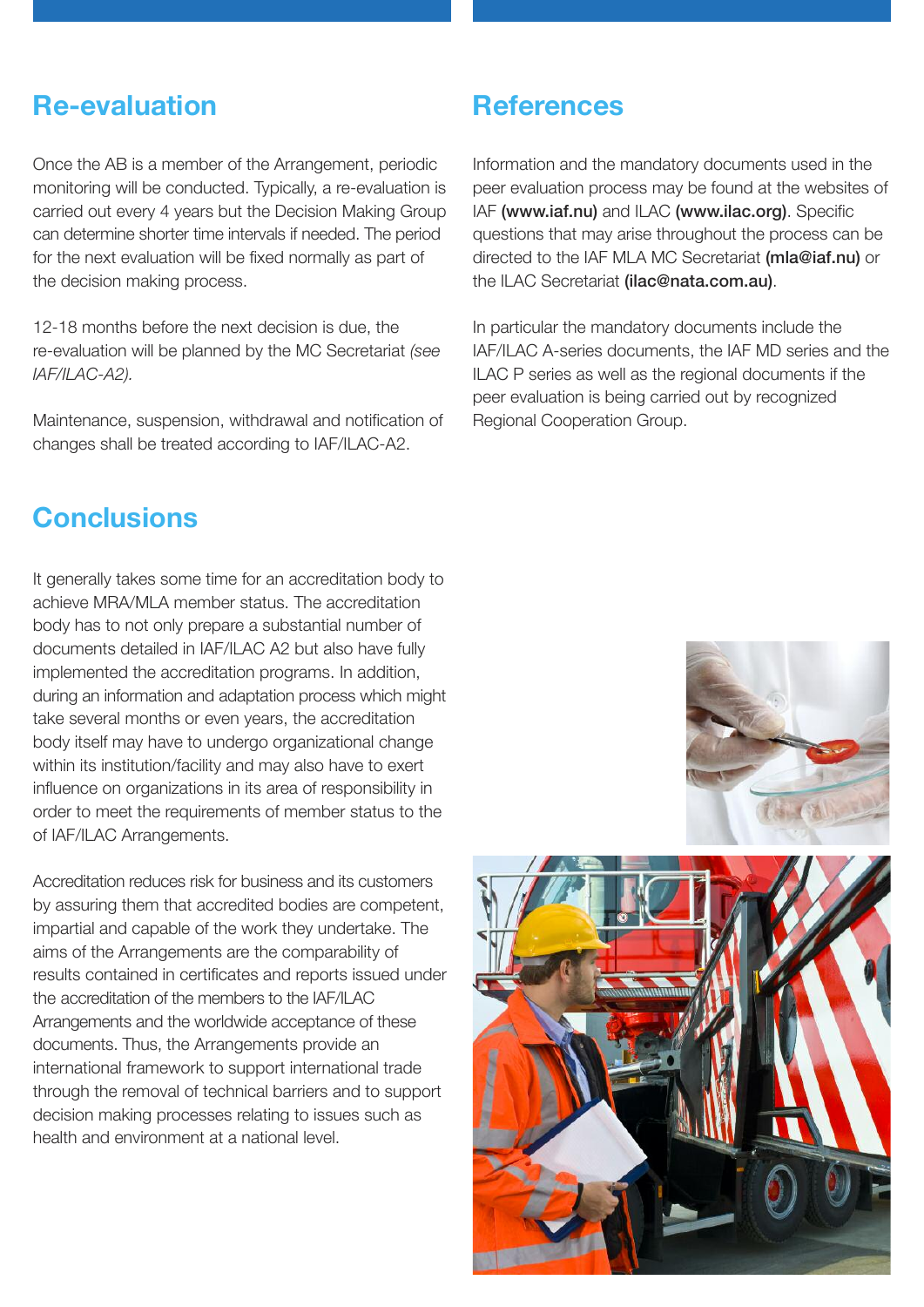# **Appendix 1**